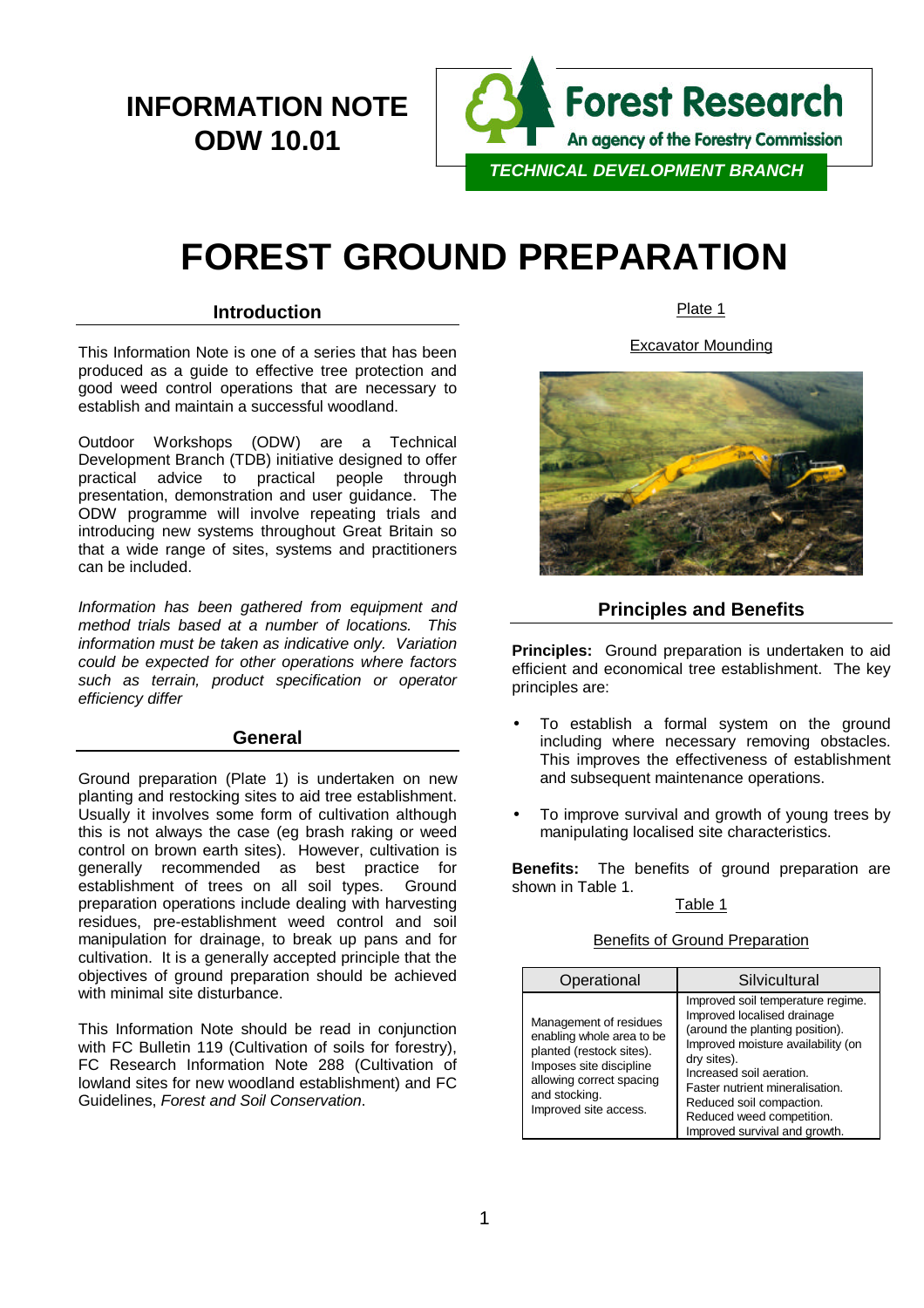Ground preparation may also provide longer term benefits:

- Cultivation to improve rooting depth and crop stability.
- Harvesting benefits as a result of improved site discipline

**Treatments, Methods and Machines**

**Options:** Ground preparation treatment, method and machine options are shown in Table 2.

**Selection:** A number of factors should be considered when selecting ground preparation treatments, methods and machines (Table 3).

# Table 2

| Operation               | Treatment                | Method                                                | Machine                                                                                                       |
|-------------------------|--------------------------|-------------------------------------------------------|---------------------------------------------------------------------------------------------------------------|
| Cultivation             | Scarification            | Disc trenching<br>Screefing                           | Disc trencher<br>Patch scarifier, excavator                                                                   |
|                         | Subsurface<br>Treatments | Moling<br>Subsoiling Ripping                          | Continuous mounder/moler, moler/D6<br>Subsoiler/D7, subsoiler/tractor >200 hp<br>Winged ripper/D7             |
|                         | Mounding                 | Continuous<br>Spot<br>Trench                          | Continuous mounder<br>Excavator<br>Excavator                                                                  |
|                         | Ploughing                | Deep tine<br>Shallow tine<br>Complete<br>Agricultural | Deep forest plough/D6<br>Shallow forest plough/D4 or D6<br>Any plough<br>Modified agricultural plough/tractor |
| Residue<br>Organisation | Residue<br>Organisation  | Windrowing<br>Rearrangement<br>Piling                 | Excavator, tractor/blade, continuous mounder<br>Disc trencher<br>Excavator, tractor/rake or blade             |
|                         | Residue<br>reduction     | <b>Burning</b><br>Flailing                            | Excavator, tractor/blade<br>Tractor/flail                                                                     |
| Weeding                 | Chemical                 | Spot<br>Band<br>Total                                 | Knapsack, drench gun<br>Knapsack, drench gun, tractor/sprayer<br>Tractor/sprayer, aerial/sprayer              |
|                         | Mechanical               | Spot<br>Strip<br>Total                                | Clearing saw<br>Clearing saw, tractor/mower, tractor/flail<br>Tractor/mower, tractor/flail                    |
|                         | Manual                   | Spot<br>Band                                          | Hand tools<br>Hand tools                                                                                      |

### Ground Preparation Options

### Table 3

# Considering System, Method and Machine Selection

| Consider      | Factor                | <b>Notes</b>                                                                                           |  |  |
|---------------|-----------------------|--------------------------------------------------------------------------------------------------------|--|--|
| Constraints   | Environmental         | Refer to Forest Water Guidelines, UK Forest Standard and<br><b>UKWAS</b>                               |  |  |
|               | Archaeological        | Refer to Forest Archaeological Guidelines                                                              |  |  |
|               | Recreational          | <b>Refer to Forest Recreation Guidelines</b>                                                           |  |  |
|               | Conservation          | <b>Refer to Forest Conservation Guidelines</b>                                                         |  |  |
| Silvicultural | <b>Planting stock</b> | Consider species moisture and frost tolerance etc, and physical<br>elements such as size               |  |  |
|               | Soil type             | Identify soil type from soil maps, important to identify local<br>variation by digging rapid soil pits |  |  |
| Operational   | Size of area          |                                                                                                        |  |  |
|               | Terrain               | All will affect system, method and machine choice.                                                     |  |  |
|               | Machine availability  | Consider brash raking and drainage requirements etc                                                    |  |  |
|               | Access                | On sites with complex soil patterns may need to compromise<br>method                                   |  |  |
|               | Costs vs. benefits    |                                                                                                        |  |  |
|               | <b>Residues</b>       |                                                                                                        |  |  |
|               | Other operations      |                                                                                                        |  |  |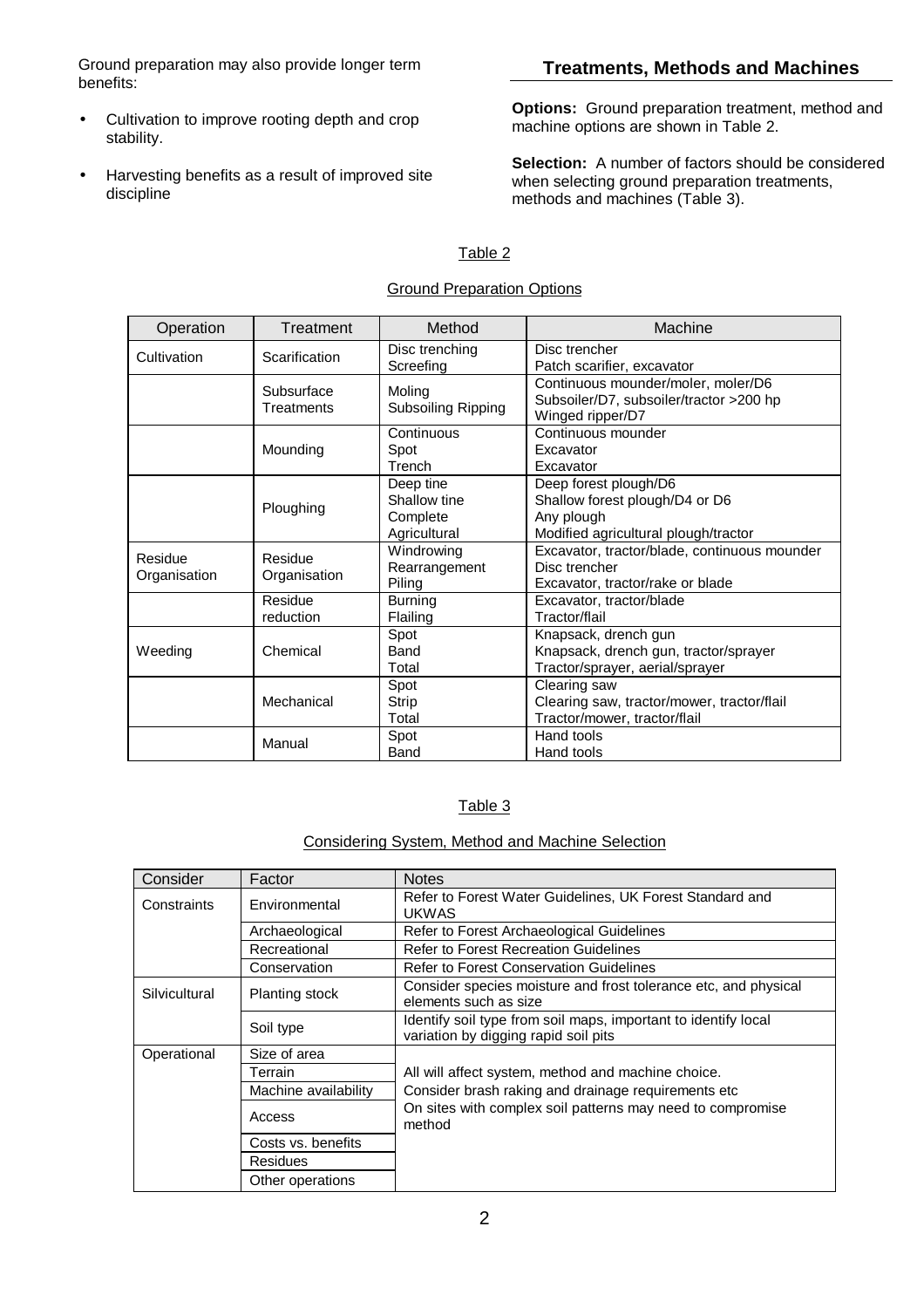**Timing:** The timing of ground preparation operations is crucial to ensure silvicultural benefits are maximised while environmental impact is minimised. The following guidance notes summarise the key considerations when planning operations.

#### General

Ground preparation should be undertaken during dryer periods (spring, summer or autumn) - in very wet weather there is potential to:

> Seriously increase erosion and water run-off. Damage soil structure.

- There may also be potential to damage soil structure in very dry weather - drought conditions.
- Sites with potential weed problems can be considered for cultivation during the autumn. This will minimise weed colonisation before planting.
- Generally leave at least 2 months before planting to allow cultivation to settle.
- Rapid restocking can be useful to pre-empt anticipated weed problems, but consider the point above.
- Brash will degrade over time making it easier to handle and also making cultivation easier.
- On restock sites where severe weevil damage is anticipated (e.g. ex lodgepole pine) a period of fallow (e.g. 5 years) may be useful to allow the weevil populations to decrease before planting.
- Harvesting programmes should be considered but should not compromise the environmental soundness of ground preparation operations.

#### Specific

Moling operations are only effective in dry conditions.

# **Outline Prescriptions**

Ground preparation prescriptions are generally dictated by soil type. However, some operations such as brash management may be required regardless. General prescriptions for each soil type are shown in Table 4 based on the recommendations in FC Bulletin 119.

# Table 4

Ground Preparation Prescriptions

# Soil Type | Chiective | Best Practice | Acceptable Alternative Shallow scarification Shallow mounding draining sites

| <b>Brown</b><br>earths                                           | To create a weed free planting site,<br>to avoid activating the soil seed<br>bank, to provide frost protection<br>especially on flat inland sites with<br>grassy sward and to impose a<br>discipline on the site | Shallow scarification<br>Shallow mounding                                                                             | Shallow agricultural ploughing for<br>improved grassland<br>Weed control only on freely<br>draining sites                                             |
|------------------------------------------------------------------|------------------------------------------------------------------------------------------------------------------------------------------------------------------------------------------------------------------|-----------------------------------------------------------------------------------------------------------------------|-------------------------------------------------------------------------------------------------------------------------------------------------------|
| Podzols                                                          | To achieve a light surface mixing of<br>soil and humus, to break up the<br>compacted horizon or hardpan and<br>provide weed suppression.                                                                         | Spaced tine ploughing                                                                                                 | Deep scarification<br>Shallow agricultural ploughing for<br>lowland podzols<br>Scarification for restock sites                                        |
| Ironpan<br>soils                                                 | To aerate and mix the organic<br>horizon and also to extensively<br>disrupt the compacted horizon and<br>ironpan                                                                                                 | Mounding and ripping<br>Spaced tine ploughing<br>Deep scarification (if<br>ironpan is weak or<br>discontinuous)       | Mounding or scarification (restock<br>sites that have previously been<br>subsoiled only)                                                              |
| Gley soils<br>(inc surface<br>water gleys<br>and peaty<br>gleys) | To provide a raised planting position<br>and lower water table if possible,<br>creating conditions for symmetrical<br>rooting. Weed suppression and frost<br>protection are also important                       | Mounding/moling for<br>relatively stone free soils<br>with a loamy texture<br>Mounding/subsoiling for<br>other soils. | Mounding alone is acceptable if<br>slope $<$ 3 $\degree$ or if a restock site<br>Note: An open drainage system is<br>usually required on these soils. |
| Deep peats                                                       | To provide a raised planting position<br>and lower the water table if possible                                                                                                                                   | Shallow spaced<br>ploughing<br>Mounding (restock sites<br>only)                                                       | Drain mounding<br>Mounding<br><b>Note:</b> An open drainage system is<br>usually required on these soils.                                             |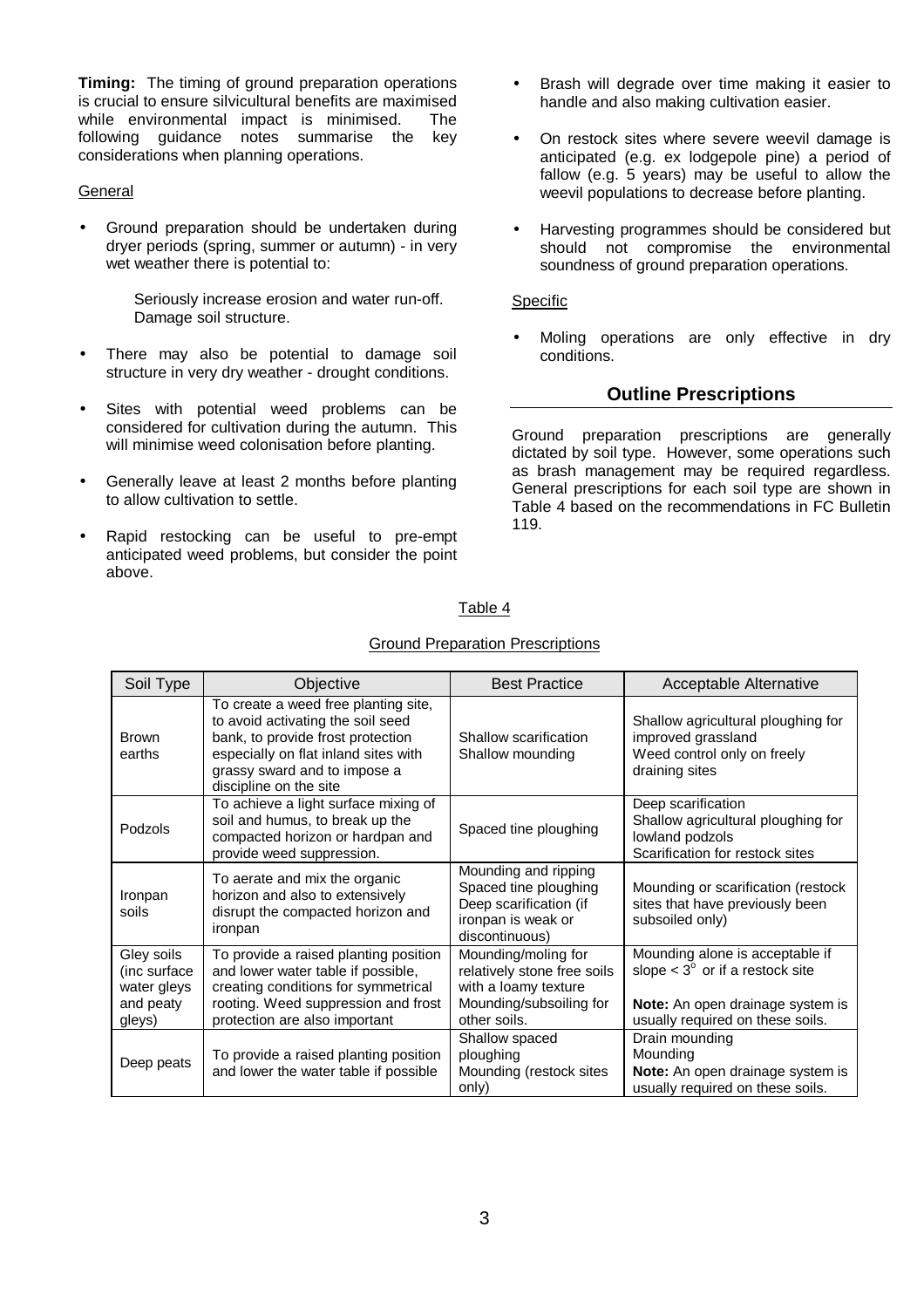# **Output and Cost**

Outputs for any ground preparation operation are subject to site conditions. In particular the effect of the following should be considered:

- *Terrain* Difficult terrain with obstacles will reduce outputs. Steep sites will restrict machines such as scarifiers and continuous mounders to 1 way working which will also reduce outputs.
- *Brash type and density* Dense or poorly presented brash will reduce outputs.
- *Stumps*  The presence of stumps will restrict the performance of some machines, especially those which rely on continuous machine movement for cultivation.
- *Run length* Short runs will reduce outputs for most machines.
- *Ground preparation intensity* The intensity to which cultivation is required (spacing etc) will affect output per hectare.

Existing Technical Development Branch output and cost data is shown in Table 5. All outputs are shown as hectares/Standard Hour (ha/shr). A shr includes allowances for rest and other work such as refuelling. The table also shows typical machine hourly charges.

#### Table 5

#### Machine Method Output (ha/shr) Cost  $\begin{array}{c|c}\n\text{Cost} \\
\text{(£/ha)}\n\end{array}$  TDB Report  $\begin{array}{c}\n\text{Notes}\n\end{array}$ Brash rake  $\begin{vmatrix} 0.13 - 0.18 & 120 - 170 \end{vmatrix}$  R21/91 Upland clearfell conifer site, 21 tonne excavator @ £22/hr. Brash rake and mound 0.08 - 0.1 220 - 275 | Output depends on % brash cover. £17/hr. Hinge mound  $\begin{vmatrix} 0.10 \end{vmatrix}$  170  $\begin{vmatrix} 1 \end{vmatrix}$  Output depends on % brash cover. Excavator Digger | Hinge mound | 0.05 | 310 | 15.63/hr. Mini-digger **E16.25/hr.** Mini-digger **E16.25/hr.** Hinge mound | 0.037 | 440 Brash rake and  $\frac{\text{sh} \text{ rate and}}{\text{mound}}$  0.05 - 0.12 250 – 600 R15/91 & R2/93 tonne excavator @ £30/hr. Brash rake and screef  $\begin{array}{|c|c|c|c|c|c|c|}\n\hline\n\text{score} & 0.04 - 0.08 & 375 - 750 & \text{R19/93}\n\hline\n\end{array}$ Walking Excavator (steep sites) Mound 0.05 720 TN3/94 Purpose Built Scarifier  $\begin{array}{|c|c|c|c|c|c|c|c|}\n\hline\n\text{Scart} & \text{Scartify} & 0.23 - 0.81 & 40 - 140 & \text{R6/93}\n\end{array}$ dense brash cover requiring 2 passes. Brash rake and scarify  $\begin{bmatrix} 0.08 - 0.13 & 120 - 200 \\ 0.08 - 0.13 & 120 - 200 \end{bmatrix}$  R21/93 Scarify  $\begin{array}{|c|c|c|c|c|c|c|c|} \hline \end{array}$  0.16 - 0.37 | 100 – 40 | NA | requiring 2 passes.

#### Existing Output and Cost Data

| Excavator                                                           | mound                     | $0.08 - 0.1$  | 220 - 275   |                     | Output depends on % brash cover.                                                                                                                                                                                                                |
|---------------------------------------------------------------------|---------------------------|---------------|-------------|---------------------|-------------------------------------------------------------------------------------------------------------------------------------------------------------------------------------------------------------------------------------------------|
|                                                                     | Brash rake                | 0.13          | 130         | TN 37/98            | Lowland broadleaved clear fell site, 14 tonne excavator @<br>£17/hr.                                                                                                                                                                            |
|                                                                     | Hinge mound               | 0.10          | 170         |                     | Output depends on % brash cover.                                                                                                                                                                                                                |
|                                                                     | Ditch mound               | 0.107         | 205         | R14/91              | Upland clearfell conifer site, 21 tonne excavator @ £22/hr                                                                                                                                                                                      |
| Wheeled<br>Digger                                                   | Brash rake                | 0.102         | 154         | R14/91              | Lowland broadleaved clear fell site, JCB Sitemaster @                                                                                                                                                                                           |
|                                                                     | Hinge mound               | 0.05          | 310         |                     | £15.63/hr.                                                                                                                                                                                                                                      |
| Mini-digger                                                         | Brash rake                | 0.072         | 225         | R14/91              | Lowland broadleaved clear fell site, 3 tonne excavator @<br>£16.25/hr.                                                                                                                                                                          |
|                                                                     | Hinge mound               | 0.037         | 440         |                     |                                                                                                                                                                                                                                                 |
| Walking<br>Excavator<br>(steep sites)                               | Brash rake and<br>mound   | $0.05 - 0.12$ | $250 - 600$ | R15/91 &<br>R2/93   | Upland clear fell conifer site, 24%-82% slope, approx. 7<br>tonne excavator @ £30/hr.                                                                                                                                                           |
|                                                                     | Brash rake and<br>screef  | $0.04 - 0.08$ | $375 - 750$ | R <sub>19</sub> /93 |                                                                                                                                                                                                                                                 |
|                                                                     | Mound                     | 0.05          | 720         | TN3/94              |                                                                                                                                                                                                                                                 |
| Purpose Built<br>Scarifier                                          | Scarify                   | $0.23 - 0.81$ | $40 - 140$  | R6/93               | Upland conifer restock site, slope 15%-35%. Donaren<br>280 @ £32/hr. Lower outputs indicate 1 way working and<br>dense brash cover requiring 2 passes.                                                                                          |
|                                                                     | Brash rake and<br>scarify | $0.08 - 0.13$ | $120 - 200$ | R21/93              | Lowland conifer restock site, slopes up to 50%, County<br>tractor with TTS 10 scarifier or similar @ £16/hr. Lower<br>outputs indicate 1 way working and dense brash cover                                                                      |
|                                                                     | Scarify                   | $0.16 - 0.37$ | $100 - 40$  | <b>NA</b>           | requiring 2 passes.                                                                                                                                                                                                                             |
| Forestry/Farm<br><b>Tractor with</b><br><b>Basic</b><br>Attachments | Windrowing                | $0.13 - 0.18$ | $80 - 110$  | R21/93              | County tractor with logging blade @ £14/hr or logging<br>blade and plough @ £15/hr or Ulvaforest sprayer @<br>£16/hr. On a lowland conifer site, slopes up to 50% with<br>heavy bracken. For ploughing higher outputs are for 2 way<br>working. |
|                                                                     | Windrow and<br>plough     | $0.06 - 0.11$ | $140 - 250$ |                     |                                                                                                                                                                                                                                                 |
|                                                                     | Chemical weeding          | 0.088         | 180         |                     |                                                                                                                                                                                                                                                 |
|                                                                     | Flailing strips           | $0.04 - 0.06$ | $600 - 900$ | TN 37/98            | Lowland broadleaved clear fell, Unimog with flail @<br>£37.50/hr.                                                                                                                                                                               |
|                                                                     | Flailing windrows         | $0.17 - 0.28$ | $130 - 220$ |                     | Lower outputs for 2 passes - 1 way working.                                                                                                                                                                                                     |